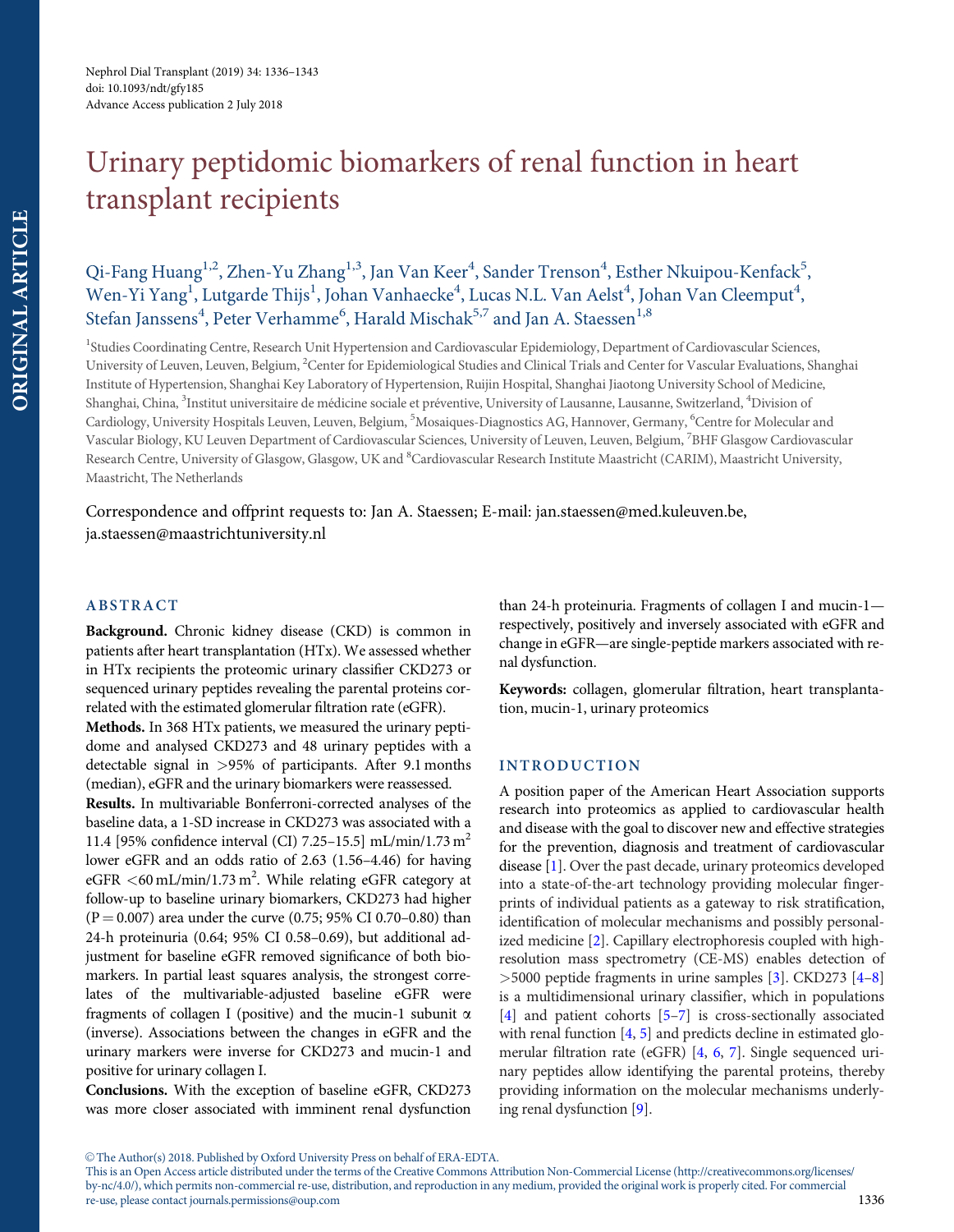Immunosuppressive drugs, in particular the calcineurin inhibitors [10], administered to recipients of a cardiac allograft are directly nephrotoxic or indirectly impair renal function, because they cause hypertension and hyperglycaemia [11]. The urinary PROteomics in Predicting HEart Transplantation outcomes (uPROPHET; study registration number, NCT03152422) is a proof-of-concept project sponsored by the European Research Council that should lead to the initial validation and clinical application of profiling of the urinary proteome in heart transplanted (HTx) patients with the goal to improve risk stratification and choosing treatment modalities [12]. The objective of the current study was to assess whether the multidimensional urinary peptidomic classifier CKD273 or single sequenced urinary peptides correlated with renal dysfunction in a single-centre cohort of 368 HTx recipients on immunosuppressants, thereby extending observations in populations  $[4, 9]$  and patients  $[5-7]$ .

## MATERIALS AND METHODS

#### Study participants

uPROPHET complies with the Declaration of Helsinki for research in humans [13]. uPROPHET was approved by the local Ethics Committee of the University Hospitals Leuven [numbers B322201421186 (S56384) and B322201421045 (S56472)] and passed review by the European Research Council Executive Agency. HTx recipients provided written informed consents. Recruitment of patients took place at the University Hospital Gasthuisberg in Leuven in collaboration with the heart transplantation (HTx) team. All HTx recipients in regular follow-up at the University Hospitals Leuven were invited to provide a 5-mL mid-morning urine sample for urinary peptidomic analysis. By the end of 2016, 368 HTx patients participated and all were included in the present analysis. All 368 patients underwent a repeat assessment of their renal function, along with the urinary peptidome in 351 (95.4%).

## Clinical and biochemical data

A detailed description of the construction and contents of the uPROPHET database is available elsewhere [12]. All potentially relevant clinical information, including anthropometrics, previous medical history, biochemical measurements and use of immunosuppressive, antihypertensive, lipid-lowering and antidiabetic drugs, was retrieved from the computerized information system of the University Hospitals Leuven. At baseline, patients collected a 24-h urine sample for the measurement of proteinuria by the benzethonium chloride turbidimetric method (Cobas c702 module, Roche Diagnostics, Basel, Switzerland) [14]. Hypertension was an office blood pressure of at least 140 mmHg systolic or 90 mmHg diastolic or use of antihypertensive drugs. Venous blood samples were drawn within 1 week of urine sampling after at least 8 h of fasting. We measured the concentration of creatinine in serum, using Jaffe's method [15] with modifications described elsewhere [16] and isotope-dilution MS for calibration. We eGFR from serum creatinine by the Chronic Kidney Disease Epidemiology Collaboration (CKD-EPI) [17] equation. In categorical

#### Urinary proteomics

Methods for urine sample preparation, proteome analysis by CE-MS, data processing and sequencing have been published before [20]. Peptide fragments were combined into a single summary variable, using the MosaCluster software, version 1.7.0 [21]. CKD273 consists of 273 fragments and has been validated for the early diagnosis of CKD [4, 7, 8]. This multidimensional classifier is normally distributed, with higher values being associated with worse renal outcomes. CE-MS analysis, sequencing of peptides, MS data evaluation and calibration were performed as described in detail in previous publications [3, 22]. For in-depth analysis, we selected 48 peptides ([Supplementary data,](https://academic.oup.com/ndt/article-lookup/doi/10.1093/ndt/gfy185#supplementary-data) [Table S3](https://academic.oup.com/ndt/article-lookup/doi/10.1093/ndt/gfy185#supplementary-data)), which had a detectable signal in >95% of participants.

#### Statistical analysis

For database management and statistical analysis, we used the SAS system, version 9.4 (SAS Institute Inc., Cary, NC, USA). Means were compared using the large-sample z-test and proportions by Fisher's exact test. The distribution of 24-h proteinuria was normalized by a logarithmical transformation. We rank normalized the distributions of the urinary peptides by sorting measurements from the smallest to the highest and then applying the inverse cumulative normal function [23]. eGFR was analysed as a continuous or categorical outcome, using multivariable-adjusted linear and logistic regression, as appropriate. While accounting for covariables with known relevance [4, 7, 9], antihypertensive drug treatment and the use of immunosuppressants (by drug class), we regressed eGFR on the urinary biomarkers, constructed –log10 probability plots, and applied a Bonferroni-corrected P-value threshold of 0.001 (0.05/48). In the next step of our analyses, we applied partial least squares (PLS) analysis, which is a statistical technique that constructs models for a continuous outcome in relation to correlated high-dimensional explanatory variables [24]. In our study, PLS analysis allowed identification of a set of independent latent factors that were linear combinations of the urinary peptides and that maximized the covariance between eGFR and the urinary peptides. The importance of each urinary peptide in the construction of the PLS factors was assessed from the Variable Importance in Projection (VIP) score of Wold with the threshold set at 1.1.

We compared the proportion of patients with eGFR  $<$  60 mL/min/1.73 m<sup>2</sup> versus  $\geq$  60 mL/min/1.73 m<sup>2</sup> at baseline and follow-up, using the McNemar test. Next, we constructed receiver operating characteristic (ROC) curves and calculated the area under the ROC curve (AUC) relating eGFR at followup to 24-h proteinuria and CKD273 at baseline. The 95% confidence interval (CI) of the AUC was calculated by the DeLong method. Using the published 0.154 threshold [7], we calculated the sensitivity, specificity and positive and negative predictive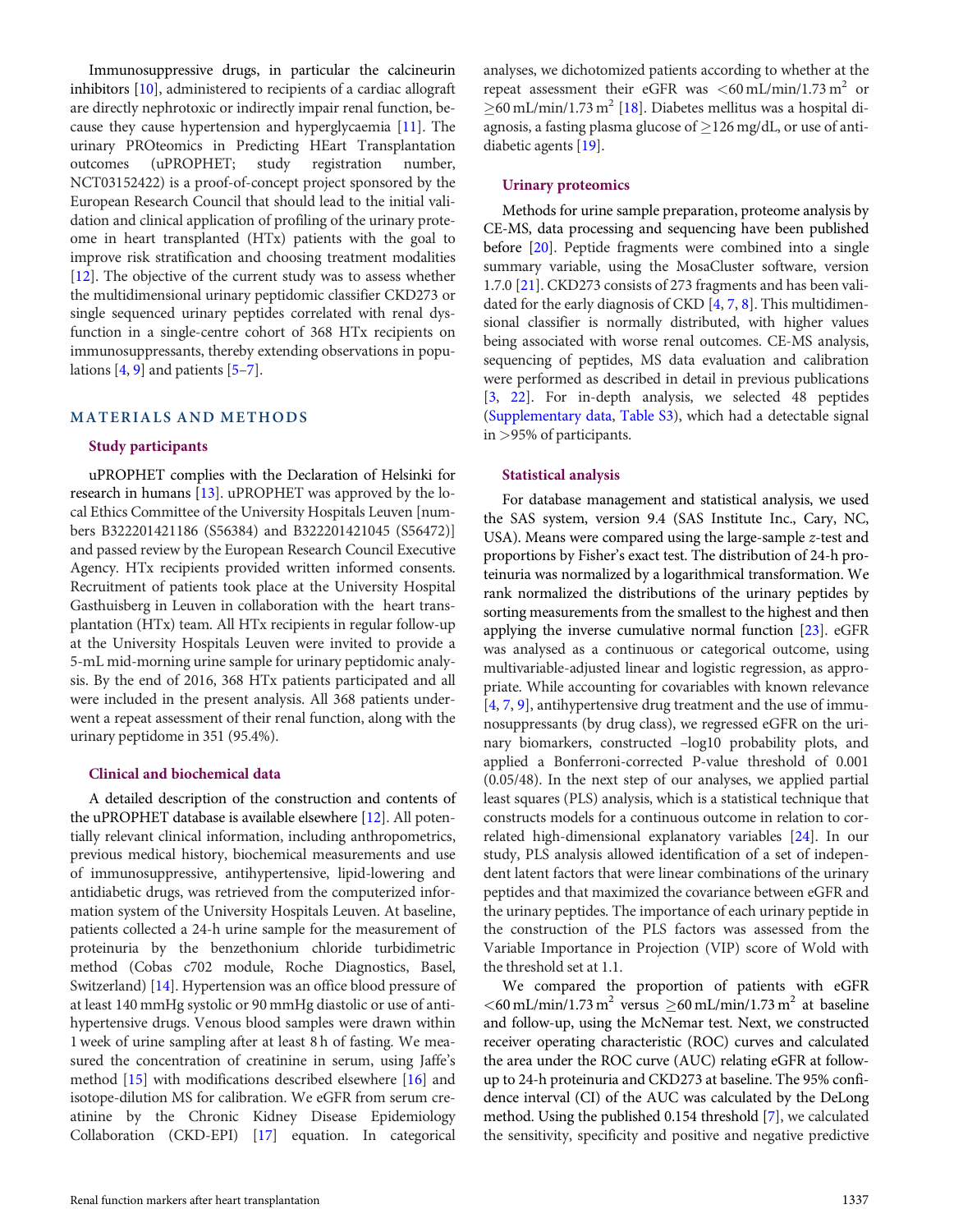value of CKD273. While adjusting for covariables, we assessed the incremental value of CKD273 in discriminating between eGFR <60 versus  $\geq$ 60 mL/min/1.73 m<sup>2</sup> by calculating the integrated discrimination improvement (IDI) and the net reclassification improvement (NRI) [25].

## RESULTS

## Characteristics of participants

Among the 368 study participants (24.2% women), the causes of end-stage heart failure were ischaemic cardiomyopathy in 141 (38.3%), dilated cardiomyopathy in 149 (40.5%) and other aetiologies in 78 (21.2%). Of the 368 patients, 24 (6.5%) received a combined heart and kidney transplant. Their baseline characteristics were similar to those of patients who only underwent HTx, with the exception of heart rate, which was lower in patients with a combined transplant (74.0 versus 79.9 beats per minute;  $P = 0.033$ ; [Supplementary data](https://academic.oup.com/ndt/article-lookup/doi/10.1093/ndt/gfy185#supplementary-data), [Table S4\)](https://academic.oup.com/ndt/article-lookup/doi/10.1093/ndt/gfy185#supplementary-data). The first urine sample for urinary proteomics (baseline) was obtained 7.4 years [interquartile range (IQR) 2.5–14.3] after HTx. Table 1 lists the characteristics of the patients by quartiles of the time interval since HTx. A longer interval was associated (P for trend  $\leq$  0.007) with older age, higher body mass index, elevated systolic blood pressure, higher prevalence of hypertension and reduced renal function, and with lower heart rate and eGFR. The multidimensional urinary classifier CKD273 increased with longer interval since HTx  $(P < 0.0001)$ . The time trends in the sequenced peptides appear in [Supplementary data](https://academic.oup.com/ndt/article-lookup/doi/10.1093/ndt/gfy185#supplementary-data), [Table S1.](https://academic.oup.com/ndt/article-lookup/doi/10.1093/ndt/gfy185#supplementary-data) Table 2 lists the treatment modalities by the time interval since HTx. The 21 patients (5.7%) who were taking mammalian target of rapamycin (mTOR) inhibitors had similar baseline characteristics compared to the 347 patients (94.3%) who were not on mTOR inhibitors, with the exception of 24 h proteinuria ([Supplementary data,](https://academic.oup.com/ndt/article-lookup/doi/10.1093/ndt/gfy185#supplementary-data) [Table S5](https://academic.oup.com/ndt/article-lookup/doi/10.1093/ndt/gfy185#supplementary-data)), which was higher  $(P = 0.045)$  in users compared with non-users [geometric mean 0.15 g (IQR 0.11–0.24) versus 0.11 g (0.08–0.16)]. The most notable time trend was the increase in the use of antihypertensive drugs, mainly driven by diuretics,  $\beta$ -blockers and calciumchannel blockers.

#### Cross-sectional analyses

eGFR as continuous variable. We adjusted the crosssectional associations between eGFR and the urinary biomarkers in 368 participants for years since HTx, body mass index, mean arterial pressure, past smoking, plasma glucose, total-to-high-density lipoprotein (HDL) cholesterol ratio, use of antihypertensive agents and immunosuppressive drugs (by class). Figure 1 shows the peptides, which with Bonferroni correction of the significance levels applied, were associated with baseline eGFR. Table 3 provides the association sizes expressed per 1-SD increment in the urinary markers. eGFR was 11.4 mL/  $min/1.73$  m<sup>2</sup> lower in relation to CKD273. The association sizes amounted to 9.46, 6.17, 4.30, 5.24 and 5.70 mL/min/1.73 m<sup>2</sup>  $(P \le 0.026)$  for the collagen I fragments p35339, p41601, p32171, p72596 and p118163;  $-5.04 \text{ mL/min}/1.73 \text{ m}^2$ (P = 0.005) for collagen II fragment p41431; 5.30, -4.85 and – 4.07 mL/min/1.73 m<sup>2</sup> ( $P \le 0.039$ ) for collagen III fragments p57537, p98660 and p105352; and to  $-5.21$  mL/min/1.73 m<sup>2</sup>  $(P = 0.001)$  for p8342 (mucin-1 subunit  $\alpha$ ). Excluding the 24 patients who received a combined heart and kidney transplant or 21 patients using a mTOR inhibitor did not materially alter these results.

The PLS procedure yielded two latent factors that accounted for 18.2% of the overall variance in the urinary peptides and 32.1% of the variance in eGFR. Figure 2 depicts the PLS-derived Variance Importance in Projection (VIP) scores versus the cantered and rescaled correlation coefficients. The dependent variable in this analysis was baseline eGFR standardized for the aforementioned covariables. The urinary peptides associated with lower eGFR (left side of the V plot) included a fragment of the mucin-1 subunit  $\alpha$  (p8342), and fragments of collagen I, collagen II (p41431) and collagen III (p98660 and p105352). The urinary peptides associated with higher eGFR (right side of the V plot) were fragments of collagen I (p32171, p35339, p41601, p72596 and p118163), collagen III (p57537) and fibrinogen (p61573).

eGFR as categorical variable. Figure 1 shows the peptides that significantly discriminated between eGFR categories at baseline (<60 versus  $\geq$ 60 mL/min/1.73 m<sup>2</sup>). The odds ratios associated with a 1-SD increment in the urinary biomarkers appear in Table 3. The odds ratio was  $2.63$  (P < 0.0001) for CKD273. Considering peptides, the odds ratios were 0.43, 0.63, 0.59 and 0.54 ( $P \le 0.025$ ) for collagen I fragments p35339, p41601, p32171 and p72596; 1.65 ( $P = 0.014$ ) for the collagen II fragment p41431; 0.64, 1.59 and 1.64 ( $P \le 0.030$ ) for the collagen III fragments p57537, p98660 and p105352; and 1.61 (P = 0.019) for p8342 (mucin-1 subunit  $\alpha$ ). Cross-sectional analyses of the baseline additionally adjusted for sex and age produced confirmatory results [\(Supplementary data](https://academic.oup.com/ndt/article-lookup/doi/10.1093/ndt/gfy185#supplementary-data), [Table S2\)](https://academic.oup.com/ndt/article-lookup/doi/10.1093/ndt/gfy185#supplementary-data).

## Longitudinal analyses

eGFR change as continuous variable. Of 368 patients, 351 had both eGFR and urinary proteomics data at baseline and follow-up. From baseline to follow-up, eGFR decreased on average by  $1.40 \text{ mL/min}/1.73 \text{ m}^2$  (95% CI 0.37–2.42; P = 0.008). Significant associations between the changes (follow-up minus baseline value) in eGFR and the urinary markers are listed in Table 4. eGFR decreased by 1.80, 1.73 and 1.13 mL/min/  $1.73 \text{ m}^2$  per 1-SD increment in the abundance of the urinary markers CKD273, the collagen II fragment p41431 and the mucin-1 subunit  $\alpha$ , respectively. eGFR increased by 1.74, 1.22 and  $1.38$  mL/min/1.73 m<sup>2</sup> per 1-SD increment in the urinary collagen I fragments p32171 and p35339, and the collagen III fragment p57537, respectively.

eGFR change as categorical variable. At baseline, 206 patients had an eGFR  $\leq 60$  mL/min/1.73 m<sup>2</sup>, of whom over a median follow-up of 9.1 months (IQR 6.2–11.6 months) 195 maintained this classification. Of 162 patients with a baseline eGFR of  $\geq$ 60 mL/min/1.73 m<sup>2</sup>, 24 experienced a decrease in eGFR to  $\leq 60 \text{ mL/min}/1.73 \text{ m}^2$ . The overall progression rate from baseline to follow-up among the 368 patients was, therefore, 3.5% (from 56.0% to 59.5%; 95% CI 0.4–6.9%; P = 0.012).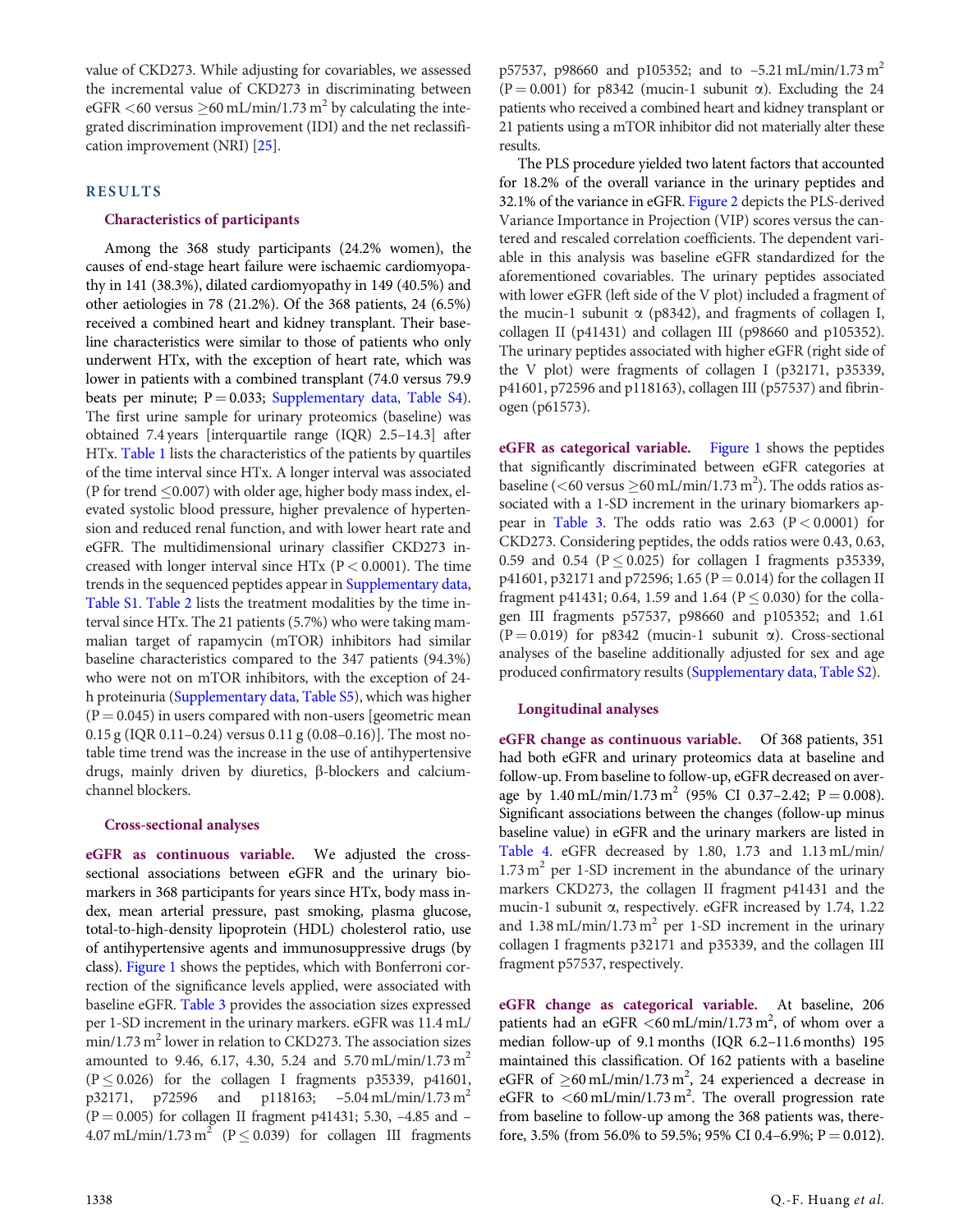To investigate to what extent the urinary peptides and proteinuria at baseline predicted renal dysfunction at follow-up defined as an eGFR of  $<$  60 mL/min/1.73 m<sup>2</sup>, an ROC analysis was performed. The AUC for 24-h proteinuria was 0.64 (95% CI 0.58– 0.69;  $P < 0.0001$ ; Figure 3). Compared with 24-h proteinuria, the AUC was significantly ( $P = 0.007$ ) higher for CKD273 (0.75; 95% CI 0.70–0.80) with a similar trend (P = 0.069) for collagen I fragment p35339 (0.71; 95% CI 0.65–0.76). With an adjustment applied for baseline eGFR both urinary biomarkers lost significance (P  $\geq$  0.37). However, using the published 0.154

threshold, the sensitivity, specificity, and positive and negative predictive value of CKD273 were 59.8, 72.5, 76.2 and 55.1%, respectively. Adding CKD273 to a basic model including the aforementioned covariables and 24-h proteinuria at baseline increased (P < 0.0001) the IDI and the NRI by 2.9% (95% CI 1.6– 4.3%) and by 72.4% (95% CI 53.5–91.3%), respectively.

Among 368 patients, 190 (51.6%) experienced an annual decrease in eGFR of  $\geq$ 1 mL/min/1.73 m<sup>2</sup> (progressors), of whom 124 (65.3%) had an annual decrease of  $\geq$ 5 mL/min/1.73 m<sup>2</sup> (fast progressors). With adjustments as applied in Table 3, the

| Characteristic                         | $<$ 2.5 years     | $2.5 - 7.4$ years | $7.5 - 14.3$ years | $>14.3$ years     | $\mathbf{P}$ |
|----------------------------------------|-------------------|-------------------|--------------------|-------------------|--------------|
| Number of participants (%)             | 92                | 92                | 92                 | 92                |              |
| Women                                  | 21(22.8)          | 26(28.3)          | 19(20.7)           | 23(25.0)          | 0.96         |
| Hypertension                           | 74 (80.4)         | 79 (85.9)         | 85 (92.4)          | 90 (97.8)         | 0.0001       |
| Diabetes mellitus                      | 19(20.7)          | 24(26.1)          | 22(23.9)           | 25(27.2)          | 0.39         |
| eGFR <60 mL/min/1.73 m <sup>2</sup>    | 29(31.5)          | 43 (46.7)         | 59 $(64.1)$        | 75(81.5)          | < 0.0001     |
| eGFR 30-59 mL/min/1.73 m <sup>2</sup>  | 26(28.3)          | 39(42.4)          | 47(51.1)           | 60(65.9)          | < 0.0001     |
| eGFR $<$ 30 mL/min/1.73 m <sup>2</sup> | 3(3.3)            | 4(4.4)            | 12(13.0)           | 15(16.3)          | 0.001        |
| Mean of characteristics                |                   |                   |                    |                   |              |
| Age (years)                            | $51.5 \pm 13.3$   | $52.2 \pm 12.8$   | $59.4 \pm 15.5$    | $63.8 \pm 14.0$   | < 0.0001     |
| Body mass index $(kg/m2)$              | $24.5 \pm 4.1$    | $25.5 \pm 4.4$    | $26.0 \pm 4.5$     | $25.0 \pm 4.1$    | 0.32         |
| Systolic pressure (mmHg)               | $139.2 \pm 18.2$  | $140.1 \pm 18.2$  | $142.7 \pm 23.5$   | $147.7 \pm 23.1$  | 0.004        |
| Diastolic pressure (mmHg)              | $84.8 \pm 11.0$   | $85.7 \pm 10.8$   | $84.6 \pm 12.6$    | $85.1 \pm 11.3$   | 0.96         |
| Heart rate (beats per minute)          | $84.5 \pm 12.1$   | $76.1 \pm 11.0$   | $79.4 \pm 14.2$    | $77.9 \pm 13.0$   | 0.007        |
| Serum total cholesterol (mg/dL)        | $159.0 \pm 42.0$  | $157.5 \pm 33.4$  | $149.1 \pm 27.1$   | $157.9 \pm 34.1$  | 0.47         |
| Serum HDL cholesterol (mg/dL)          | $58.5 \pm 15.6$   | $55.8 \pm 15.0$   | $56.3 \pm 19.0$    | $58.4 \pm 17.8$   | 0.98         |
| Plasma glucose (mg/dL)                 | $97.0 \pm 18.1$   | $102.9 \pm 22.5$  | $103.9 \pm 31.3$   | $99.1 \pm 19.3$   | 0.50         |
| Serum creatinine (mg/dL)               | $1.21 \pm 0.39$   | $1.32 \pm 0.41$   | $1.50 \pm 0.53$    | $1.64 \pm 0.56$   | < 0.0001     |
| eGFR $(mL/min/1.73 m2)$                | $72.2 \pm 24.3$   | $63.5 \pm 23.4$   | $55.4 \pm 25.0$    | $47.0 \pm 21.2$   | < 0.0001     |
| 24-h proteinuria (g)                   | $0.10(0.08-0.15)$ | $0.10(0.08-0.15)$ | $0.11(0.08-0.20)$  | $0.13(0.10-0.18)$ | 0.011        |
| CKD273 (score)                         | $-0.11 \pm 0.44$  | $0.01 \pm 0.42$   | $0.21 \pm 0.42$    | $0.35 \pm 0.43$   | < 0.0001     |

Arithmetic means (±SD) or geometric means (IQR) are given for continuous variables. eGFR was derived from serum creatinine by the CKD-EPI formula. Hypertension was a blood pressure of ≥140 mmHg systolic or ≥90 mmHg diastolic or use of antihypertensive drugs. Diabetes mellitus was a hospital diagnosis, a fasting glucose level of ≥126 mg/dL or use of antidiabetic agents. P-values are for linear trend across quartiles of the time interval since HTx.

#### Table 2. Medications by time interval since HTx

| Characteristics             | $<$ 2.5 years | $2.5 - 7.4$ years | $7.5 - 14.3$ years | $>14.3$ years | $\mathbf{P}$ |
|-----------------------------|---------------|-------------------|--------------------|---------------|--------------|
| Number of participants (%)  | 92            | 92                | 92                 | 92            |              |
| Immunosuppressive treatment |               |                   |                    |               |              |
| Calcineurin inhibitor       | 92 (100)      | 91 (98.9)         | 84 (91.3)          | 91 (98.9)     | 0.16         |
| Tacrolimus                  | 92 (100)      | 88 (95.7)         | 71 (77.2)          | 31(33.7)      | < 0.0001     |
| Cyclosporine                | 0(0)          | 3(3.3)            | 13(14.1)           | 60(65.2)      | < 0.0001     |
| Anti-proliferative agents   | 90 (97.8)     | 68 (73.9)         | 73 (79.4)          | 79 (85.9)     | 0.075        |
| mTOR inhibitors             | 0(0)          | 8(8.7)            | 11(12.0)           | 2(2.2)        | 0.37         |
| Methylprednisolone          | 53 (57.6)     | 13(14.1)          | 18(19.6)           | 51(55.4)      | 0.96         |
| Antihypertensive drugs      |               |                   |                    |               |              |
| Any drug class              | 53 (57.6)     | 67(72.8)          | 81 (88.0)          | 85 (92.4)     | < 0.0001     |
| Thiazides                   | 2(2.2)        | 8(8.7)            | 18(19.6)           | 14(15.2)      | 0.001        |
| Loop diuretics              | 14(15.2)      | 7(7.6)            | 8(8.7)             | 7(7.6)        | 0.12         |
| Aldosterone antagonists     | 7(7.6)        | 6(6.5)            | 4(4.4)             | 4(4.4)        | 0.27         |
| <b>B-blockers</b>           | 15(16.3)      | 36(39.1)          | 36(39.1)           | 43 (46.7)     | < 0.0001     |
| Calcium channel blockers    | 15(16.3)      | 23(25.0)          | 32(34.8)           | 41(44.6)      | < 0.0001     |
| RAS inhibitors              | 19(20.7)      | 43 (46.7)         | 55 (59.8)          | 52(56.5)      | 0.73         |
| Use of statins              | 90 (97.8)     | 81 (88.0)         | 87 (94.6)          | 85 (92.4)     | 0.41         |
| Use of antidiabetic drugs   |               |                   |                    |               |              |
| Insulin                     | 8(8.7)        | 5(5.4)            | 13(14.1)           | 12(13.0)      | 0.13         |
| Other agents                | 14(15.2)      | 17(18.5)          | 11(12.0)           | 15(16.3)      | 0.85         |

All values are  $n$  (%).

RAS, renin–angiotensin system.

Drugs by class: calcineurin inhibitors, tacrolimus and cyclosporine; anti-proliferative agents, azathioprine and mycophenolate mofetil; mTOR inhibitors, everolimus and sirolimus; RAS inhibitors, converting-enzyme inhibitors and angiotensin II type-1 receptor blockers. P-values are for linear trend across quartiles of the time interval since HTx.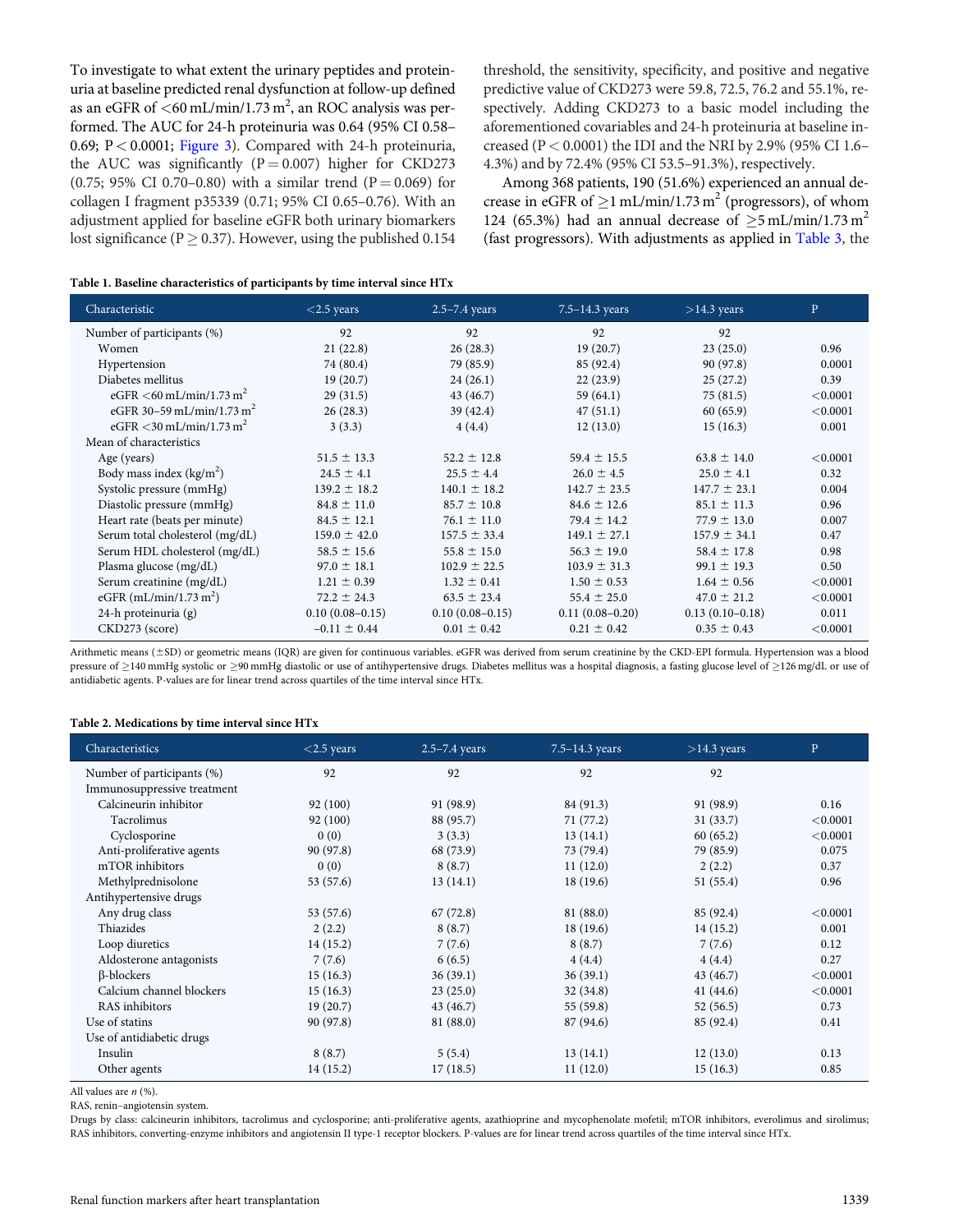odds ratios for 1-SD increments in CKD273 were 1.01 (95% CI 0.79–1.29; P = 0.94) and 0.95 (95% CI 0.73–1.23; P = 0.70) for progressors and fast progressors, and for 1-SD increments in proteinuria 1.05 (95% CI 0.84–1.30;  $P = 0.68$ ) and 1.13 (95% CI 0.90–1.43;  $P = 0.29$ ), respectively.



FIGURE 1: Log10(p) probability plot of the multivariable-adjusted cross-sectional associations of renal function with the single sequenced urinary peptides at baseline. All analyses were adjusted for years since transplantation, body mass index, mean arterial pressure, past smoking, plasma glucose, total-to-HDL cholesterol ratio, and use of antihypertensive agents and immunosuppressive drugs (by class). The horizontal line denotes significance with Bonferroni correction applied. Dots represent peptides, respectively, negatively or positively associated with eGFR. CI, CII and CIII refer to fragments of collagen I, II and III, respectively, and MUC1 to a fragment of the mucin-1 subunit a.

## DISCUSSION

CKD is a matter of concern in HTx patients, in part due to the nephrotoxic effect of immunosuppressive drugs [11]. In the current single-centre study of 368 HTx recipients, we applied urinary proteomics to assess whether renal dysfunction and especially a loss of renal function was associated with the urinary proteome. In cross-sectional analyses, CKD273 and a fragment of the mucin-1 subunit  $\alpha$  were associated with lower eGFR and a collagen I fragment with higher eGFR. In analyses relating to eGFR at follow-up to the urinary markers at baseline, the AUC was significantly greater for CKD273 than for 24-h proteinuria and an optimized CKD273 threshold of 0.154 improved discrimination between eGFR categories ( $<$  60 versus  $\geq$  60 mL/ min/1.73 m<sup>2</sup>) over and beyond baseline 24-h proteinuria and other risk factors for renal dysfunction. Finally, associations between the changes in eGFR and the urinary markers were inverse for CKD273 and the mucin-1 subunit  $\alpha$  and positive for urinary collagen I.

In this study, the prevalence of CKD increased with time since HTx. Using eGFR cut-offs of 60/30 mL/min/1.73 m<sup>2</sup>, the prevalence across quartiles of the time interval since HTx rose from 32/3% over 47/4% and 64/13% to 82/16% (Table 1). A cross-sectional 14-centre study of 1062 HTx patients, yielded slightly different but directionally similar estimates over time intervals comparable to those in this study [26]. The prevalence of renal dysfunction increased from 47/6% over 56/7% and 54/ 9% to 52/16% [26]. Thus, decline in renal function over time since HTx is commonly observed in all transplant centres, justifying research into biomarkers prognostically or mechanistically associated with renal dysfunction.

Our current findings in HTx recipients on nephrotoxic immunosuppressants extend observations from previous studies in patients with [5, 6] or at high risk [7] of CKD. CKD273 was first developed in a cohort of 230 individuals with CKD of diverse origin and 379 healthy individuals [5]. In the same study, CKD273 was validated in an independent test set of 110 individuals with CKD and 34 healthy individuals and yielded

#### Table 3. Adjusted associations of baseline eGFR with urinary proteomic biomarkers

| Biomarker        | Protein      | eGFR continuous ( $n = 368$ )<br>Slope (95% CI) | eGFR $<$ 60 versus $>$ 60 (206 versus 162)<br>Odds ratio (95% CI) |
|------------------|--------------|-------------------------------------------------|-------------------------------------------------------------------|
| CKD273           | $\cdots$     | $-11.4$ ( $-15.5$ , $-7.25$ )****               | $2.63$ (1.56, 4.46)****                                           |
| 24-h proteinuria | $\cdots$     | $-1.20$ ( $-2.41$ , 0.02)                       | 0.92(0.85, 1.02)                                                  |
| Single peptides  |              |                                                 |                                                                   |
| p32171           | Collagen I   | 4.30 $(0.25, 8.34)^*$                           | $0.59(0.38, 0.92)$ **                                             |
| p35339           | Collagen I   | $9.46(5.66, 13.3)$ ****                         | $0.43$ $(0.26, 0.71)$ ****                                        |
| p41601           | Collagen I   | $6.17$ (2.25, 10.1)****                         | $0.63(0.41, 0.98)^{*}$                                            |
| p72596           | Collagen I   | $5.24$ (1.20, 9.28)***                          | $0.54(0.34, 0.86)$ ***                                            |
| p118163          | Collagen I   | $5.70(1.70, 9.70)$ ***                          | NS.                                                               |
| p41431           | Collagen II  | $-5.04$ ( $-9.25$ , $-0.84$ )**                 | $1.65$ $(1.05, 2.60)^*$                                           |
| p57537           | Collagen III | $5.30(1.49, 9.11)$ ***                          | $0.64(0.42, 0.98)^{*}$                                            |
| p98660           | Collagen III | $-4.85$ ( $-8.82, -0.89$ )**                    | $1.59(1.04, 2.42)^{*}$                                            |
| p105352          | Collagen III | $-4.07$ ( $-8.03$ , $-0.11$ <sup>*</sup>        | $1.64$ $(1.07, 2.52)$ **                                          |
| p8342            | Mucin-1      | $-5.21$ ( $-9.19$ , $-1.24$ )***                | $1.61$ $(1.03, 2.50)^*$                                           |

eGFR was derived from serum creatinine by the CKD-EPI formula. Estimates express the association size for a 1-SD increase in the urinary biomarkers. The analyses were adjusted for time since transplantation, body mass index, mean arterial pressure, past smoking, plasma glucose, total-to-HDL cholesterol ratio, and use of antihypertensive agents and immunosuppressive drugs (by class). NS indicates not significant. 95% CI and significance levels account for multiple testing: \*P  $\leq$  0.05; \*\*P  $\leq$  0.01; \*\*\*P  $\leq$  0.001; \*\*\*P  $\leq$  0.0001.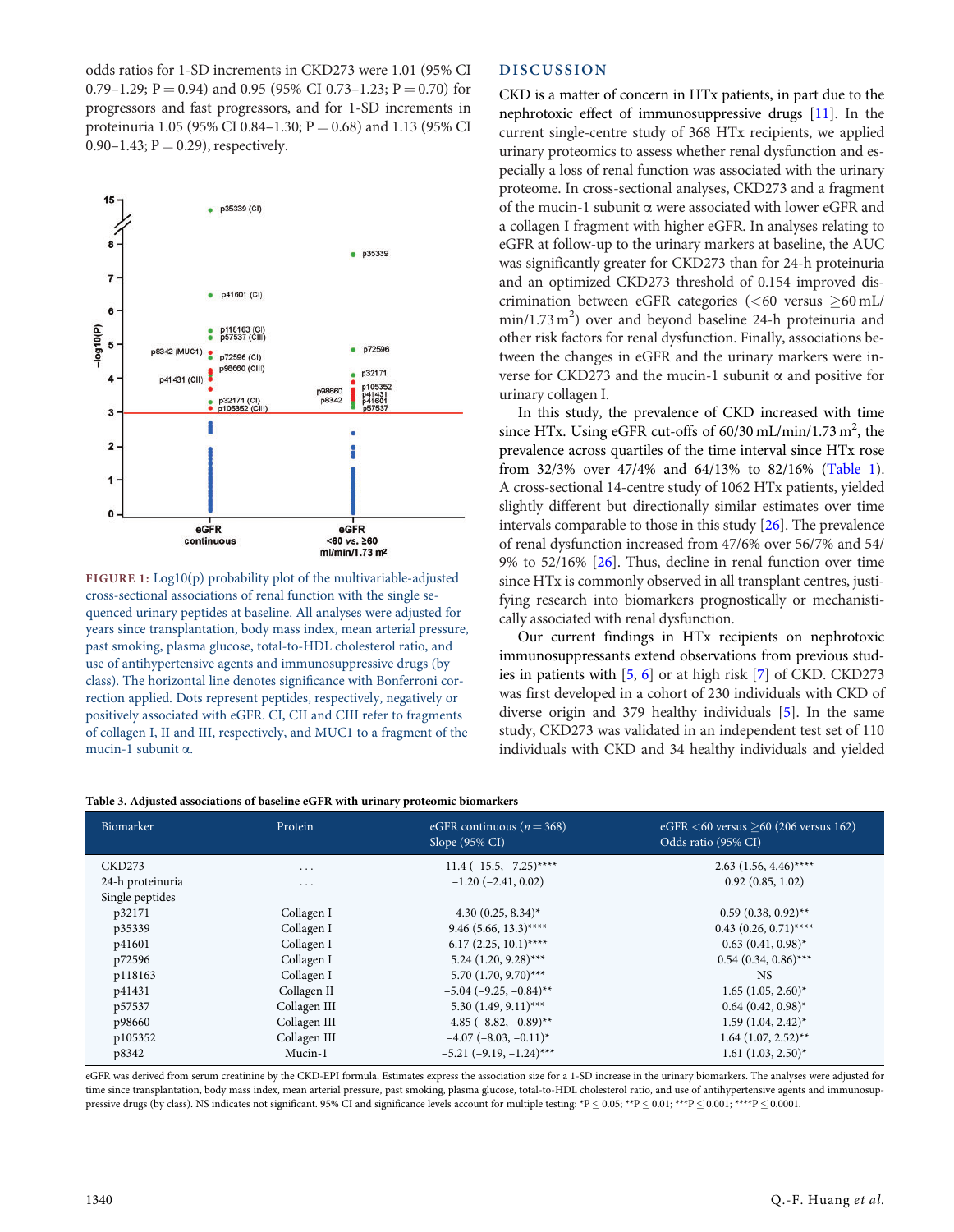an AUC of 0.96 [5]. The CKD273 classifier consists mainly of peptide fragments of collagen [5]. CKD273 was a sensitive marker of renal dysfunction in multiple studies reviewed in detail elsewhere [27]. In a multicentre cohort of 1990 individuals, including 522 with follow-up data, CKD273 performed significantly better in detecting and predicting progression of CKD than urinary albumin, and improved both IDI  $(+5.8\%)$  and NRI  $(+30.3%)$  [28]. A subsequent study moved away from



the importance of each urinary fragment in the construction of the PLS factors and are plotted against the centred and rescaled correlation coefficients. These correlation coefficients reflect the associations of the multivariable-adjusted baseline eGFR with the urinary fragments. The urinary peptides associated with lower eGFR (left side of the V plot) included a fragment of the mucin-1 subunit  $\alpha$ (p8342) and fragments of collagen I, collagen II (p41431) and collagen III (p98660 and p105352). The urinary peptides associated with higher eGFR (right side of the V plot) were fragments of collagen I (p32171, p35339, p41601, p72596 and p118163), collagen III (p57537) and fibrinogen (p61573).

Table 4. Associations between changes in eGFR and urinary biomarkers in 351 patients

| Biomarker          | Protein      | eGFR change (95% CI)          | P      |
|--------------------|--------------|-------------------------------|--------|
| $\triangle$ CKD273 | .            | $-1.80$ ( $-2.81$ , $-0.79$ ) | 0.0005 |
| Single peptides    |              |                               |        |
| $\Delta p32171$    | Collagen I   | 1.74(0.72, 2.76)              | 0.0009 |
| $\Delta p35339$    | Collagen I   | 1.22(0.19, 2.24)              | 0.020  |
| $\Delta p41431$    | Collagen II  | $-1.73$ $(-2.75, -0.71)$      | 0.0009 |
| Δp57537            | Collagen III | 1.38(0.35, 2.40)              | 0.009  |
| $\Delta p8342$     | Mucin-1      | $-1.13$ $(-2.16, -0.11)$      | 0.031  |

eGFR was derived from serum creatinine by the CKD-EPI formula. Estimates given with 95% CI, express the association between changes ( $\Delta$ ; follow-up minus baseline value) in eGFR and in the urinary biomarkers. Changes are expressed in  $mL/min/1.73 m<sup>2</sup>$  per 1-SD change in the abundance of the urinary markers.

established CKD and validated CKD273 as a predictor of early Stage 3 renal dysfunction [28]. This subject-level meta-analysis included 2087 individuals from six cohorts [7]. All participants had a baseline eGFR of  $\geq$ 60 mL/min/1.73 m<sup>2</sup>, 73.5% had diabetes mellitus and 6.2% had microalbuminuria. Over five followup visits, eGFR decreased more with higher baseline CKD273 than with higher urinary albumin excretion rate (1.64 versus  $0.82 \,\text{mL/min}/1.73 \,\text{m}^2$ ; P < 0.0001) [7]. Over 4.6 years, 390 participants experienced a first renal endpoint (eGFR decrease by  $10 \text{ mL/min}/1.73 \text{ m}^2$  to  $\lt 60 \text{ mL/min}/1.73 \text{ m}^2$ ) and 172 a sustained renal endpoint persisting over at least 3 months with no increase  $>60$  mL/min/1.73 m<sup>2</sup> at any time during the remainder of follow-up [7]. The risk of a first and sustained renal endpoint increased with the albumin excretion rate ( $P \le 0.043$ ) and CKD273 ( $P \le 0.031$ ), but only CKD273 ( $P = 0.039$ ) improved discrimination between progressors and non-progressors [28]. Most patients in the current study were taking calcineurin inhibitors, which decrease proteinuria [29, 30]. This antiproteinuric effect may have contributed to the superiority of CKD273 over and beyond proteinuria.

Our current observation that lower eGFR was crosssectionally associated with higher levels of a mucin-1 subunit  $\alpha$ fragment and that declining eGFR was associated with increasing mucin-1 subunit  $\alpha$  levels extended previous findings in CKD patients [5–7] and in the general population [4, 9]. In the subjectlevel meta-analysis of patients at high risk of CKD [7], mucin-1 was among the top 20 peptide fragments predictive of eGFR decline  $\lt$  60 mL/min/1.73 m<sup>2</sup>. In 805 randomly recruited Flemish, baseline eGFR was  $4.48 \text{ mL/min}/1.73 \text{ m}^2$  lower (P < 0.0001) with each 1-SD increment in urinary mucin-1 [9]. Relative risk of having or progressing to eGFR  $<$  60 mL/min/1.73 m<sup>2</sup> was also associ--FIGURE 2: V-plots generated by PLS analysis. VIP scores indicate ated with the fragment of mucin-1 subunit a. PLS analysis



FIGURE 3: ROC curves for discrimination at follow-up between eGFR <60 versus  $\geq$ 60 mL/min/1.73 m<sup>2</sup> using CKD273 (blue) and 24-h proteinuria (red). The AUC was greater ( $P = 0.007$ ) for CKD273 (0.75; 95% CI 0.70–0.80) than for 24-h proteinuria (0.64; 95% CI 0.58–0.69).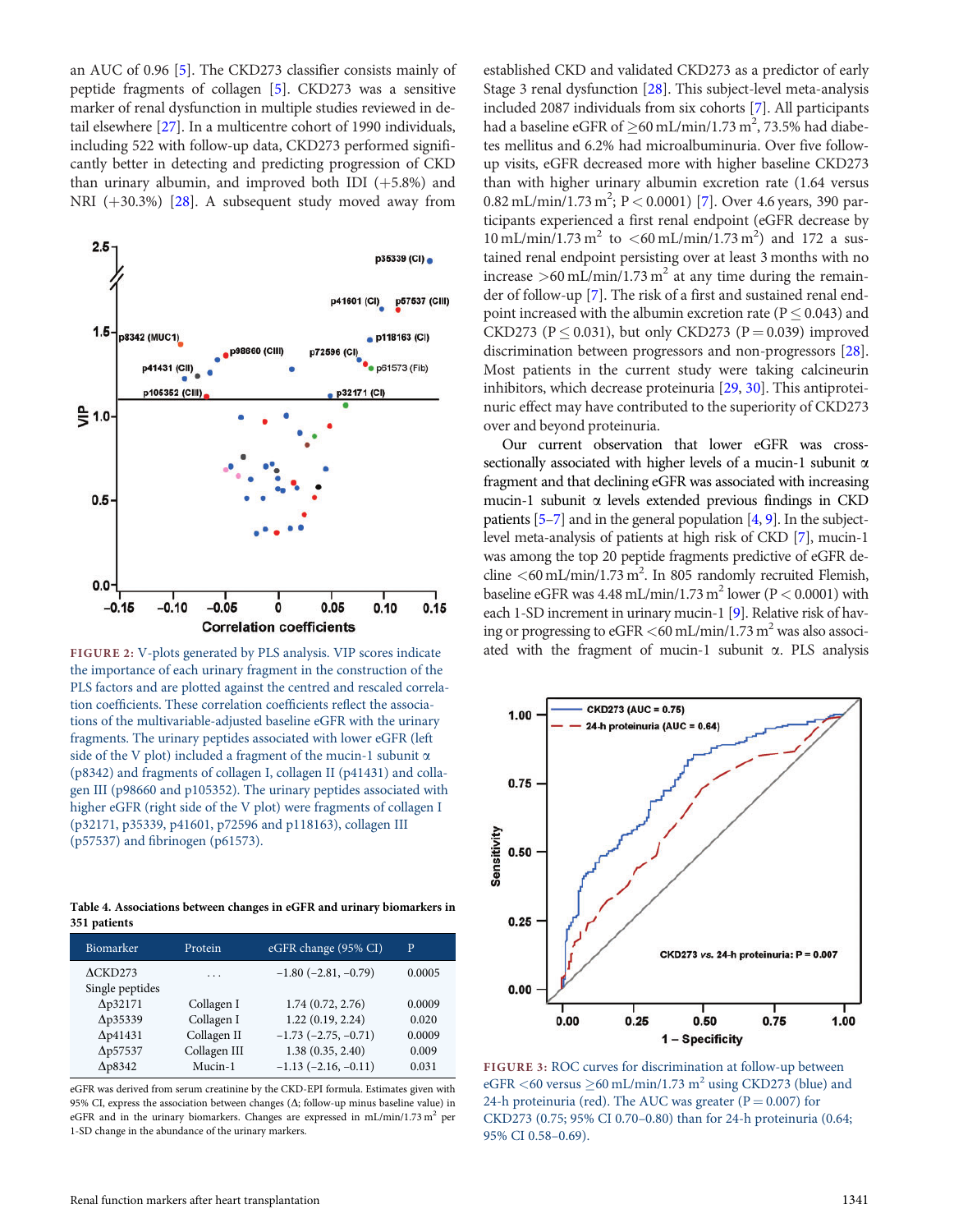confirmed mucin-1 (p8342) as the strongest urinary marker associated with decreased eGFR. Mucin-1 predicted eGFR decline to  $<$  60 mL/min/1.73 m<sup>2</sup> over and beyond microalbuminuria  $(P = 0.011)$  and retained significance, when baseline eGFR was accounted for [9]. Mucin-1 is a high-molecular weight (400 kDa) membrane-tethered glycoprotein [31], which normal kidneys express in the thick segment of Henle's loop and in the distal tubules and collecting ducts [32–34]. The mucin-1 subunit  $\alpha$  protrudes 200–500 nm above the plasma membrane, far above all other membrane-associated proteins within the 10 nm protective glycocalyx [35]. The main function of mucin-1 is to shield cell surfaces by maintenance of a luminal epithelial mucobarrier [36]. Mucin-1 is chemotactic for human fibroblasts [37], inhibits cellular binding to collagen I and IV [31], and stimulates expression of hypoxia-inducible transcription factors, which orchestrate a protective response against acute kidney injury [38]. Further evidence supporting mucin-1 as a marker of renal dysfunction originated from genetic studies. A frameshift mutation in the mucin-1 (MUC1) gene, located on chromosome 1 (1q21) [39], creates a new peptide that accumulates inside the MUC1 expressing renal tubular cells [40, 41] and causes autosomal dominant medullary cystic kidney disease type 1.

In line with observations from a previously reported population study [9], we observed that in HTx patients baseline eGFR and change in eGFR were positively associated with collagen I fragments, inversely with a collagen II fragment and positively or negatively with two collagen III fragments. Several mechanisms might explain the bidirectional associations of eGFR with diverse collagen fragments. Higher levels of tissue inhibitor of matrix metalloproteinase type 1, as observed in patients with renal dysfunction [42], might inhibit the breakdown of collagen. If originating from extrarenal sites, collagen fragments, depending on their size, might either be insufficiently retained by the glomerular sieve or fail to be reabsorbed in the tubules. Finally, reactive overexpression of mucin-1 in the tubular epithelium of patients with early renal impairment, might lead to less retention of collagen fragments [31].

We performed urinary proteomics at baseline and follow-up in a relative large HTx patient cohort. Notwithstanding these strong points, our study must also be interpreted within the context of its potential limitations. First, follow-up time was short with a median follow-up of 9.1 months, which probably explains that accounting for baseline eGFR removed the significance of both CKD273 and 24-h proteinuria in predicting imminent decline of eGFR to  $\lt$  60 mL/min/1.73 m<sup>2</sup>. Secondly, our study was a single-centre study so that the generalizability of our observations on CKD273 and the sequenced urinary fragments remains to be confirmed in other HTx cohorts. However, decline of renal function with time since HTx is a common phenomenon observed in most if not all HTx centres [26]. Thirdly, because 97.2% of our HTx patients were using directly nephrotoxic calcineurin inhibitors, we could not compare the urinary peptidomic signature among the different classes of immunosuppressive agents. However, we did not observe any differences in the characteristics of patients who received an mTOR inhibitor and those who did not [\(Supplementary data](https://academic.oup.com/ndt/article-lookup/doi/10.1093/ndt/gfy185#supplementary-data), [Table S5](https://academic.oup.com/ndt/article-lookup/doi/10.1093/ndt/gfy185#supplementary-data)). Finally, a calibration analysis would have strengthened our current findings, but compared with other studies in which this approach was applied [43] our sample size was far too small. Indeed, among the 162 patients with a eGFR at or  $>$  60 mL/min/1.73 m<sup>2</sup>, the number of cases whose eGFR dropped below this threshold was only 24.

#### **CONCLUSIONS**

In keeping with a previous individual-level meta-analysis in predominantly diabetic patients [7] and with the exception of the baseline eGFR, CKD273 was also in HTx patients more closely associated with renal dysfunction than 24-h proteinuria. The Food and Drug Administration supports further development of CKD273 in the context of CKD [8]. A recently published report suggested that using CKD273 instead of the urinary albumin excretion might be cost-effective [44]. Consistent with studies in the general population [9] and in patients [7], impairment of renal function in HTx patients was associated with shedding of the mucin-1 subunit  $\alpha$ , an extracellular protein expressed in the luminal membrane of renal tubular cells. In line with the concept that renal and extra-renal fibrosis is a hallmark of CKD, fragments of collagen were also associated with eGFR and change in eGFR in HTX patients.

#### SUPPLEMENTARY DATA

[Supplementary data](https://academic.oup.com/ndt/article-lookup/doi/10.1093/ndt/gfy185#supplementary-data) are available at ndt online.

#### ACKNOWLEDGEMENTS

The authors gratefully acknowledge the expert clerical assistance of Vera De Leebeeck and Renilde Wolfs.

#### FUNDING

The European Union (HEALTH-F7-305507 HOMAGE), the European Research Council (Advanced Researcher Grant 2011-294713-EPLORE and Proof-of-Concept Grant 713601 uPROPHET), the European Research Area Net for Cardiovascular Diseases (JTC2017-046-PROACT) and the Fonds voor Wetenschappelijk Onderzoek Vlaanderen, Ministry of the Flemish Community, Brussels, Belgium (G.0881.13) currently support the Studies Coordinating Centre in Leuven.

## AUTHORS' CONTRIBUTIONS

J.A.S. designed the study; Q.-F.H., J.V.K. and S.T. constructed the database; Q.-F.H., Z.-Y.Z., W.-Y.Y. and L.T. analysed the data; J.V., L.N.L.V.A., J.V.C., S.J. and P.V. coordinated the heart transplant program and collected the clinical data; E.N.-K. and H.M. supervised the proteomics; Q.-F.H. and J.A.S. drafted the manuscript; all authors revised the manuscript and approved the final version.

#### CONFLICT OF INTEREST STATEMENT

H.M. is cofounder and a shareholder of Mosaiques Diagnostics AG. E.N.-K. is an employee of Mosaiques Diagnostics AG. The other authors declare no conflicts of interest.